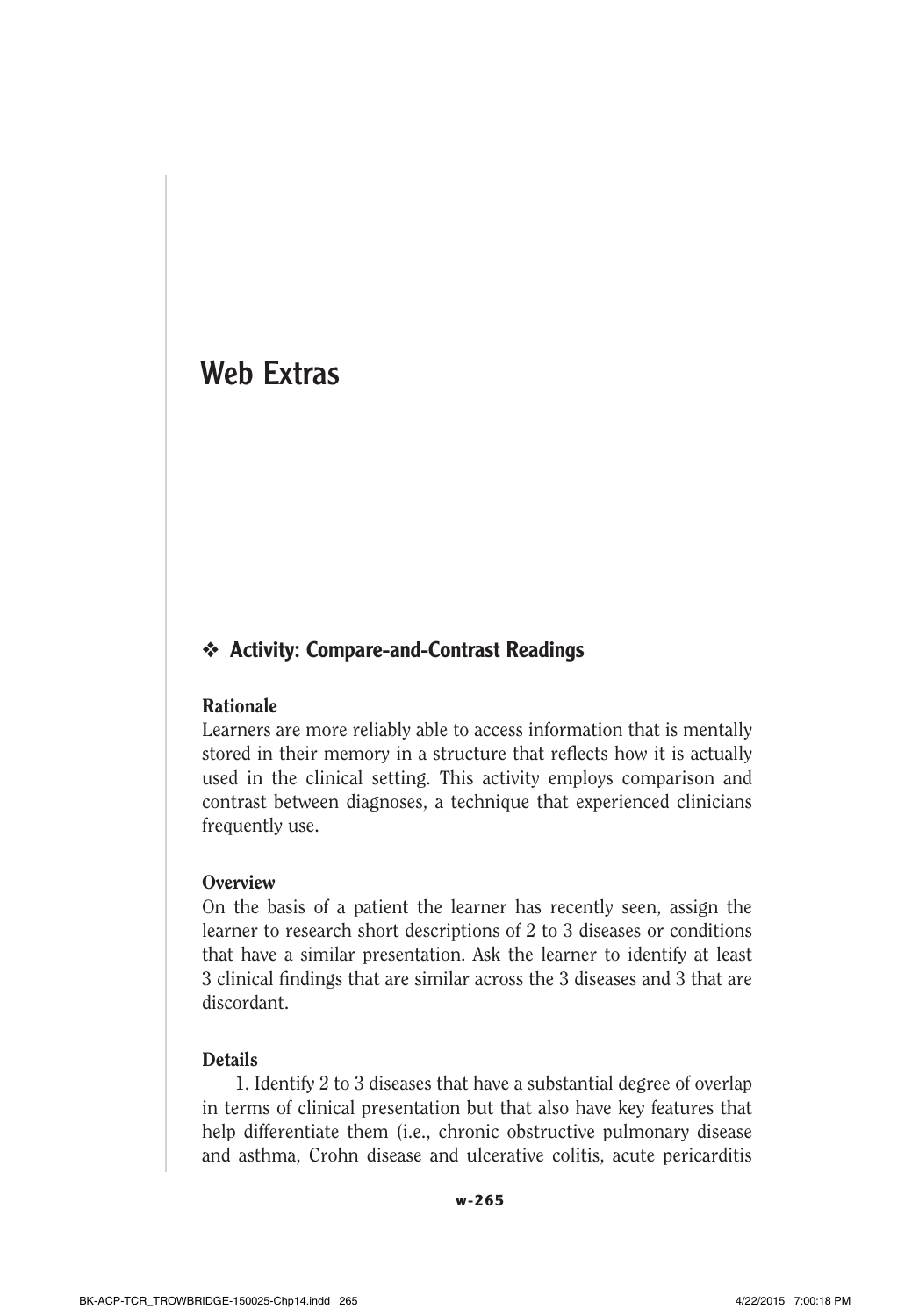#### **w-266** Web Extras

and acute coronary syndrome). Base this choice on a patient the learner has recently encountered.

2. Direct the learner to specific resources that have sufficient detail but are not lengthy. UpToDate and standard full-length texts are too detailed and not as useful for this exercise. Good alternatives include the following:

- • *Current Medical Diagnosis & Treatment*
- • *Cecil's Essentials of Medicine*
- • *IM Essentials*

3. Ask the learner to identify at least 3 clinical findings that are similar across the 3 diseases and 3 that are discordant.

4. Have the learner report back his or her findings, emphasizing the value of comparison and contrast in diagnosis

For example, ST-segment elevation is focal with acute coronary syndrome but widespread with pericarditis.

5. Advanced: Have the learner apply the information to the specific patient who prompted the assignment by building a script selection table (See *Explicit Script Selection* activity)

6. Advanced: Have the learner research likelihood ratios for each of the clinical findings associated with each disease and describe the relative strength of each finding in establishing or discounting each diagnosis

### Source/Reference:

Bowen JL. Educational strategies to promote clinical diagnostic reasoning. N Engl J Med 2006;355:2217-25; Stuart E, Blankenburg B, Butani L, Johnstone N, Long M, Marsico N. Thinking about thinking: coaching strategies to promote clinical reasoning. In: Council on Medical Student Education in Pediatrics. San Diego, CA; 2011.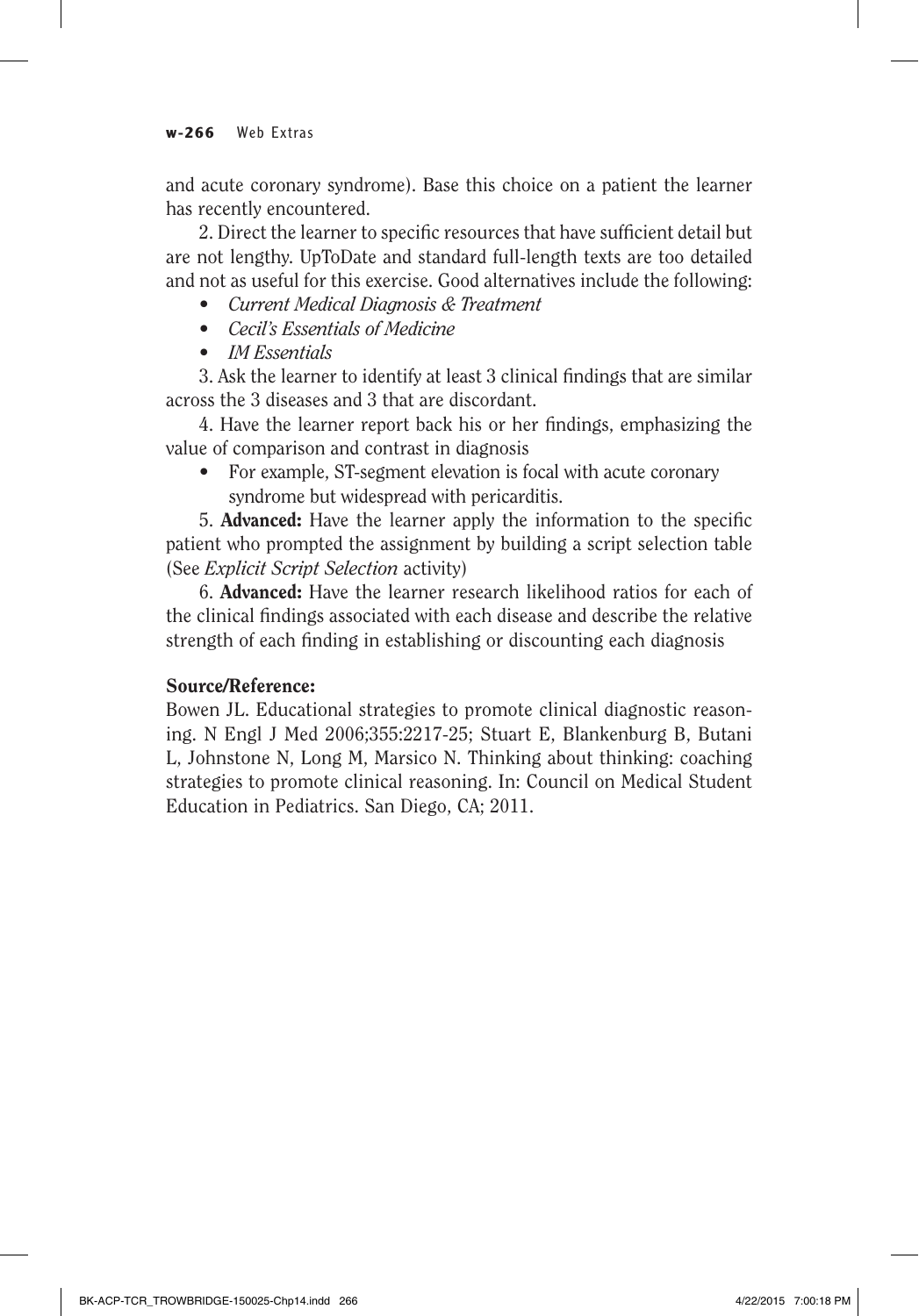# ❖ Activity: Evidence-based Clinical Examination Reading

### Rationale

Learners often struggle with knowing and identifying the key elements of the presentation of a patient with a particular disease or symptom. Applying the principles of evidence-based medicine to the clinical examination can help learners recognize the important aspects of the presentation.

### **Overview**

Assign learners reading reviewing the evidence supporting the role of specific clinical findings in making a specific diagnosis.

### **Details**

1. Assign the learner readings describing the evidence base behind the utility of clinical findings in the diagnosis of a specific disorder or condition he or she has recently encountered. Specific resources include the following:

- The "Rational Clinical Examination" series from *JAMA* (92 topics)
- • *Symptom to Diagnosis: An Evidence Based Guide*

2. Have the learner report the findings and apply them to the particular patient (and future patients with a similar presentation)

3. Advanced: Ask the learner to use the likelihood ratios to assign a specific post-test probability of disease for a specific condition in the patient.

### Source/Reference:

Rencic J. Twelve tips for teaching expertise in clinical reasoning. Med Teach. 2011;33:887-92.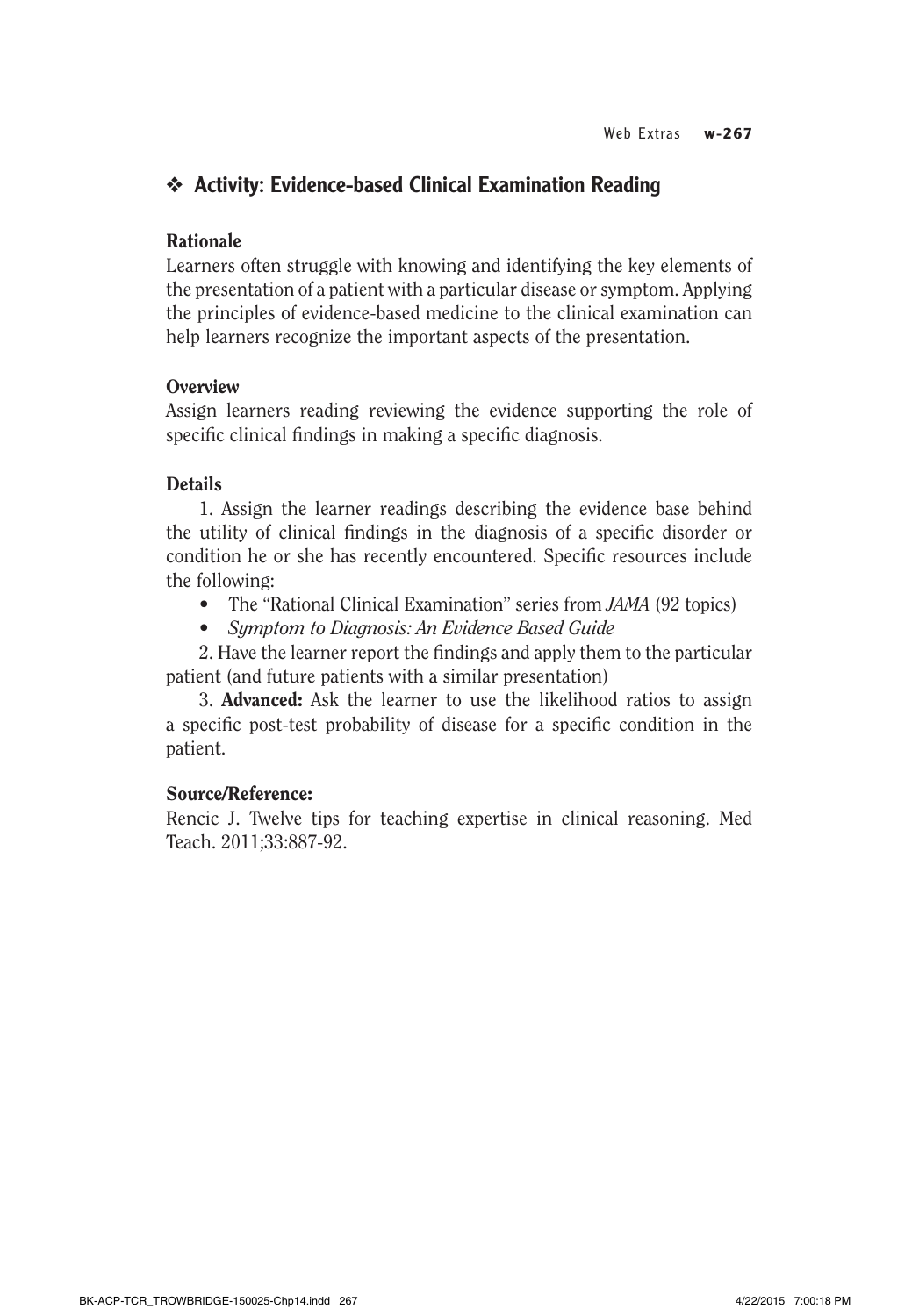#### **w-268** Web Extras

# ❖ Activity: Explicit Script Selection

### Rationale

Making a diagnosis involves the matching of a patient script (the characteristics of the clinical presentation along with epidemiologic factors) with the illness scripts (the clinical and epidemiologic characteristics) of specific diseases.

### **Overview**

After a case is heard and a summary statement that includes all of the pertinent clinical information of the case is built, the case findings are compared explicitly against the illness scripts of the diseases or conditions being actively considered.

### **Details**

1. After the summary statement has been completed (see Problem Representation activity), a table (Table  $w-1$ ) is completed that lists the relative effect that each case finding has on the likelihood of each diagnosis under consideration, as below.

| <b>Patient Findings</b>               |                                            | <b>Potential Diagnoses</b>                |             |                |
|---------------------------------------|--------------------------------------------|-------------------------------------------|-------------|----------------|
|                                       | <b>Interstitial</b><br><b>Lung Disease</b> | <b>Congestive</b><br><b>Heart Failure</b> | <b>COPD</b> | Lung<br>Cancer |
| Chronic onset                         |                                            |                                           |             |                |
| Lack of PND                           |                                            |                                           |             |                |
| No orthopnea                          |                                            |                                           |             |                |
| Lack of hemoptysis                    |                                            |                                           |             |                |
| Tobacco use                           |                                            |                                           |             |                |
| Hypertension                          |                                            |                                           |             |                |
| Physical examination                  |                                            |                                           |             |                |
| Lack of JVD                           |                                            |                                           |             |                |
| Bibasilar rales                       |                                            |                                           |             |                |
| Lack of $S_3$                         |                                            |                                           |             |                |
| Normal cardiac<br>examination results |                                            |                                           |             |                |

**Table w-1. Likelihood of Potential Diagnoses**

 $COPD =$  chronic obstructive pulmonary disease;  $JVD =$  jugular venous distention; PND = paroxysmal nocturnal dyspnea;  $S_3$  = third heart sound.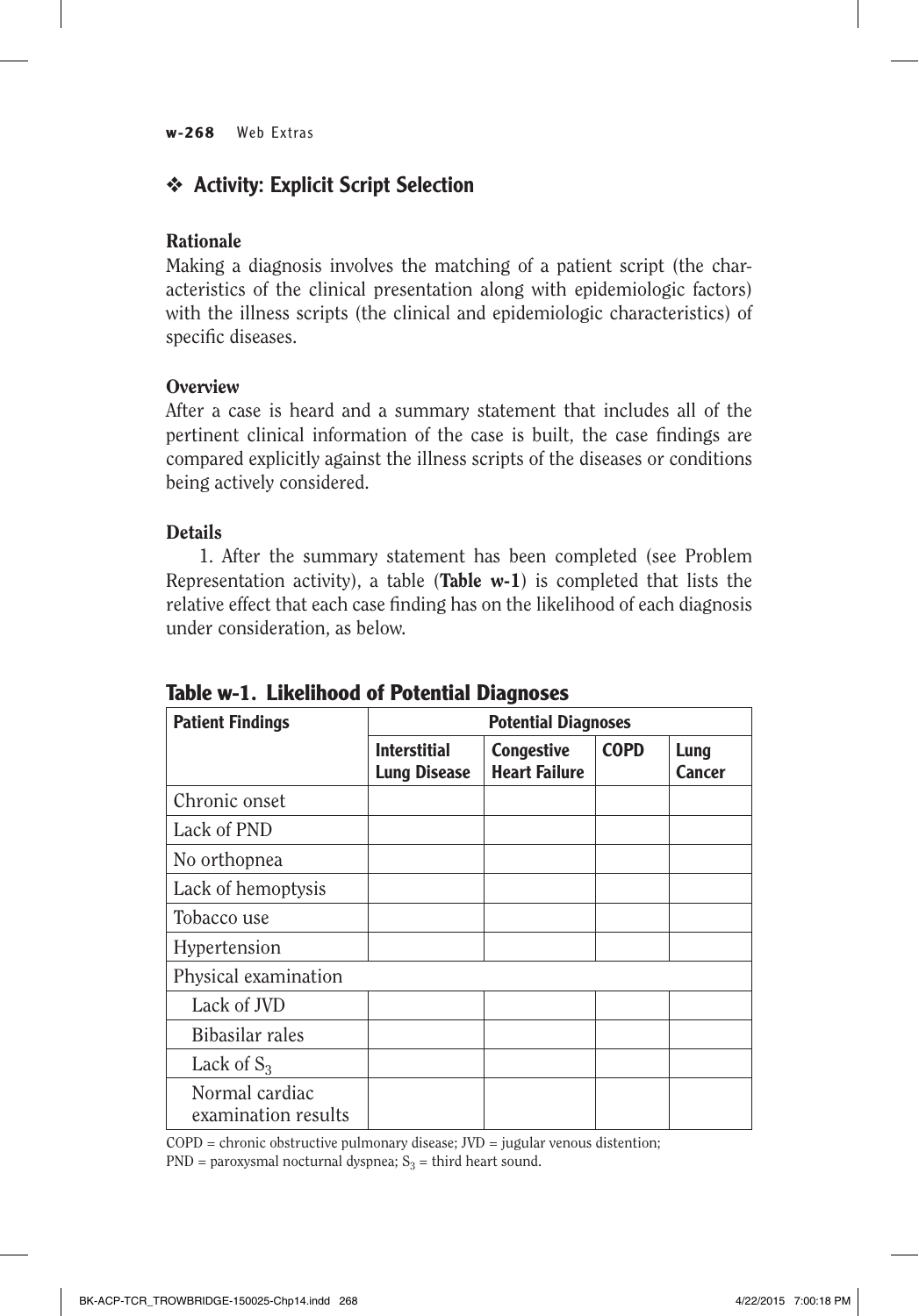2. After construction of the table, the teacher leads a discussion of the most likely diagnoses based on the relative number of  $+$  and  $-$  in each column. Enter  $+$  to  $++$  to denote confirmatory findings and  $-$  to  $-$  – for refutatory findings based on how strongly a given finding affects the probability of the specific diagnosis relative to the other diagnoses. Use of  $++$ , for example, would indicate that the presence of that finding strongly supports that specific diagnosis, whereas the use of  $-$  – indicates that the presence of that finding argues strongly against that specific diagnosis. If the finding is not negatively or positively associated with the disease, leave the field blank.

3. **Advanced:** Instead of using  $+$  and  $-$ , fill in the table with the pertinent likelihood ratios for a more numeric expression of the effect of each test on the likelihood of disease

4. Advanced: Use serial Bayesian analysis and determine the post-test probability of each of the diagnoses under consideration.

#### Source/Reference:

Bowen JL. Educational strategies to promote clinical diagnostic reasoning. N Engl J Med. 2006;355:2217-25; Rencic J. Twelve tips for teaching expertise in clinical reasoning. Med Teach. 2011;33:887-92; Stuart E, Blankenburg B, Butani L, Johnstone N, Long M, Marsico N. Thinking about thinking: coaching strategies to promote clinical reasoning. In: Council on Medical Student Education in Pediatrics. San Diego, CA; 2011.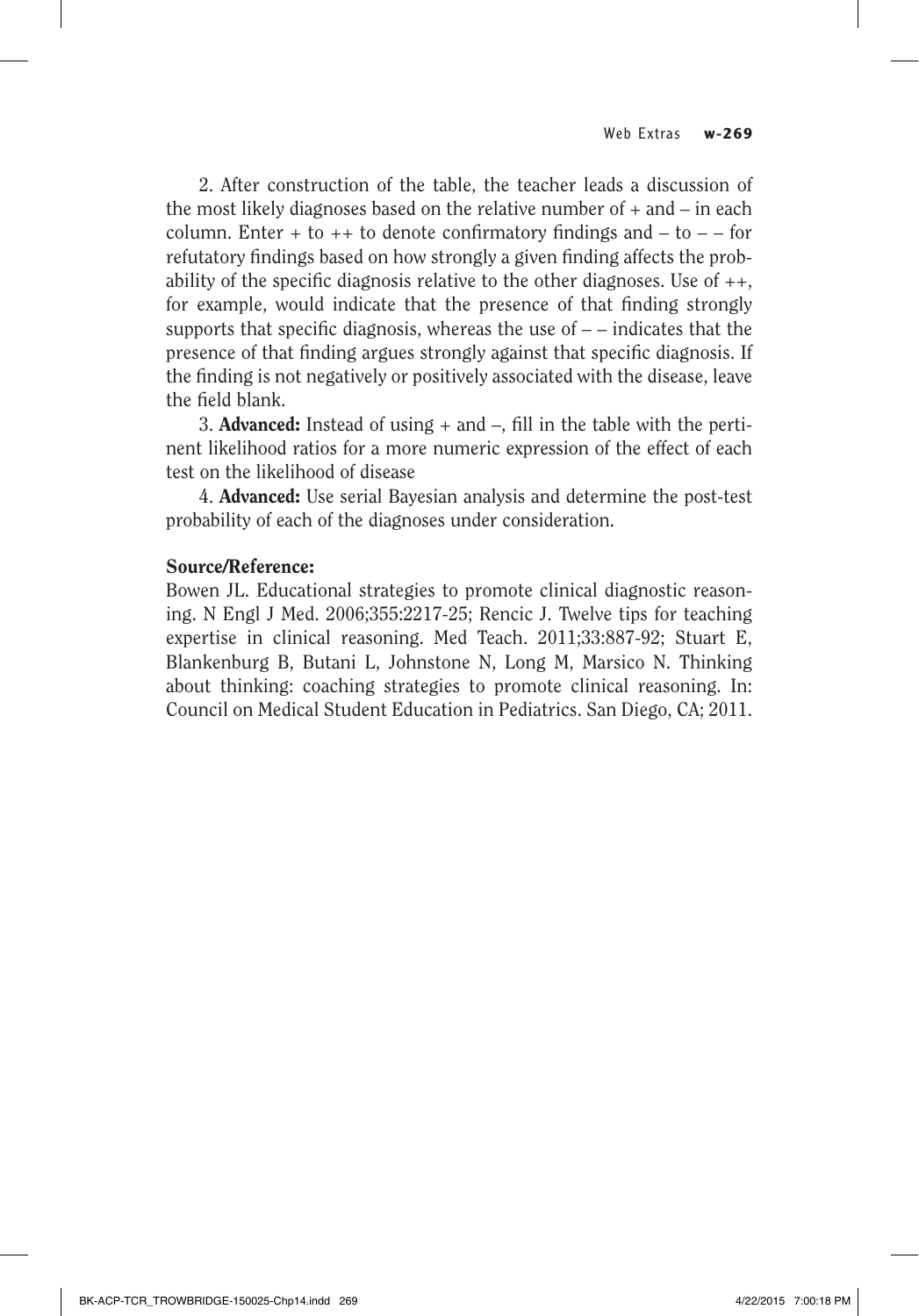#### **w-270** Web Extras

# ❖ Activity: Forcing Analytical Reasoning

### Rationale

Learners may be overly dependent on pattern recognition (system 1 thinking) in making diagnoses. Coming to diagnostic conclusions too rapidly may also lead to diagnostic error as a result of premature closure. Although slow and effort-dependent, analytical reasoning (system 2 thinking) can be a powerful means of countering an overreliance on pattern recognition.

### **Overview**

The teacher leads the learner through 1 or more of several analytical methods of clinical reasoning.

### **Details**

1. To determine the thought processes the learner used in coming to a diagnostic conclusion, the teacher asks specifically how the learner reached a diagnosis and what other alternative diagnoses the learner also considered. The teacher also asks about the rationale behind excluding any other diagnoses that are mentioned.

2. The teacher selects 1 of the following methods of analytical reasoning and walks the learner through the process while emphasizing the benefits of an analytical/methodical approach (see below for brief descriptions of these):

- Causal reasoning
- Bayesian analysis
- Worst-case scenario medicine
- Building structured differential diagnoses

### *Causal Reasoning*

This process entails going back to "first concepts" of physiology, anatomy, and the like to explain the specific manifestations of a presentation. For example, in a patient with aortic dissection, the differential pulses can be explained by the process of the origin of the arteries supplying the arms being pinched off by the dissection. In using causal reasoning, the specific pathophysiologic basis for a symptom in a particular disease is thus explicitly described. In teaching, causal reasoning takes the form of asking the learner to make this explanation for each piece or clinical data or simply by asking "Why does the patient have that symptom/exam finding/lab result?"

### *Bayesian Analysis*

Using Bayesian analysis involves explicitly calculating the pretest probability of a disorder and then determining the effect that a clinical finding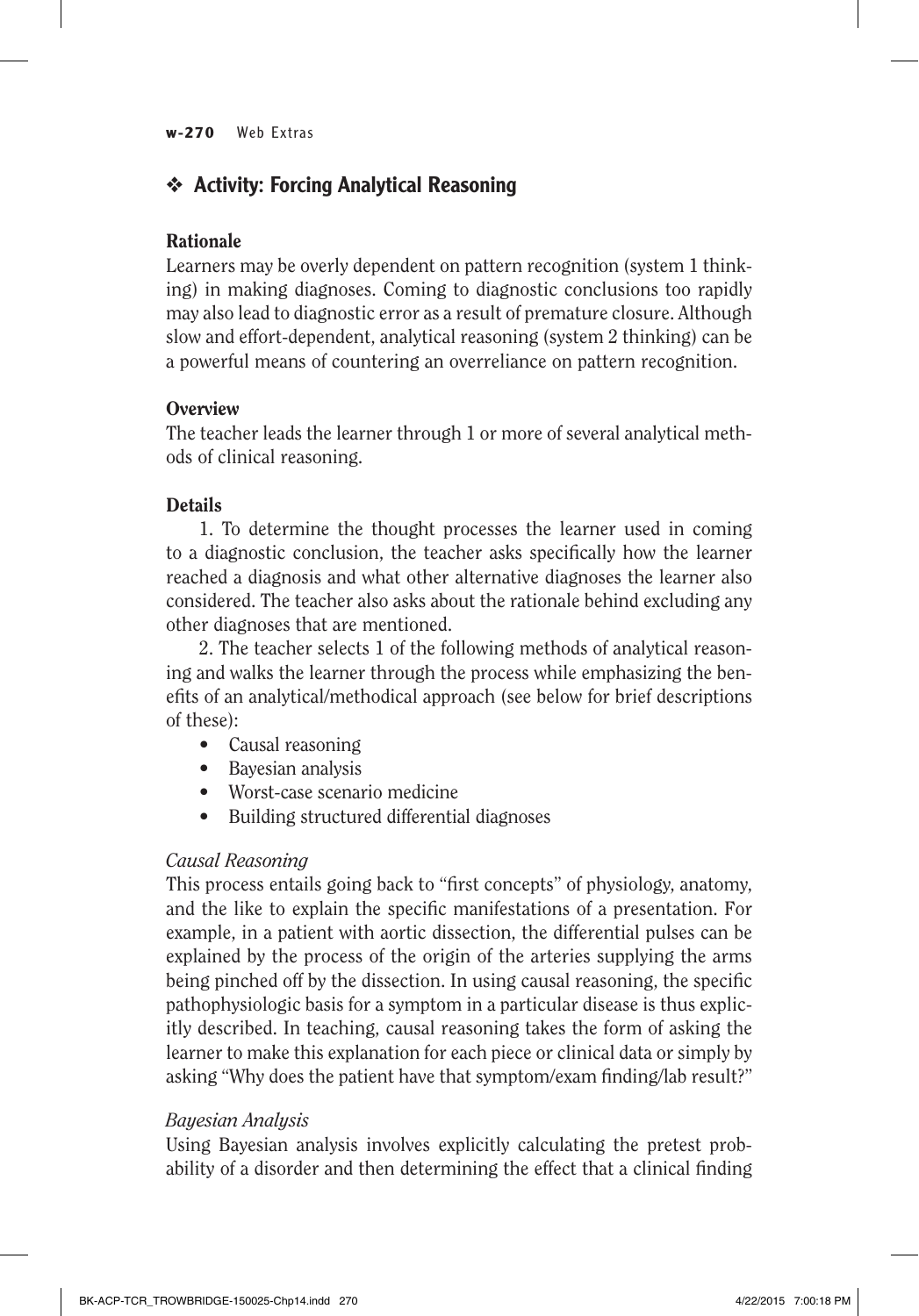has on the likelihood of that disorder. This may be done effectively by using likelihood ratios and online calculators.

### *Worst-Case Scenario Medicine*

With this technique, the teacher simply asks the learner what the worst possible diagnoses would be for a patient with a particular presentation and how the learner knows these diagnoses are not present. For a patient with presumed cellulitis, for example, the learner is asked how he or she knows it is not actually necrotizing fasciitis or deep venous thrombosis.

### *Building Structured Differential Diagnoses*

Have the learner build a full and detailed differential diagnosis for a particular presentation by using a structured approach. For example, the mnemonic VINDICATE (Table w-2) can be applied to the structures near and in the chest to build a differential diagnosis for chest pain.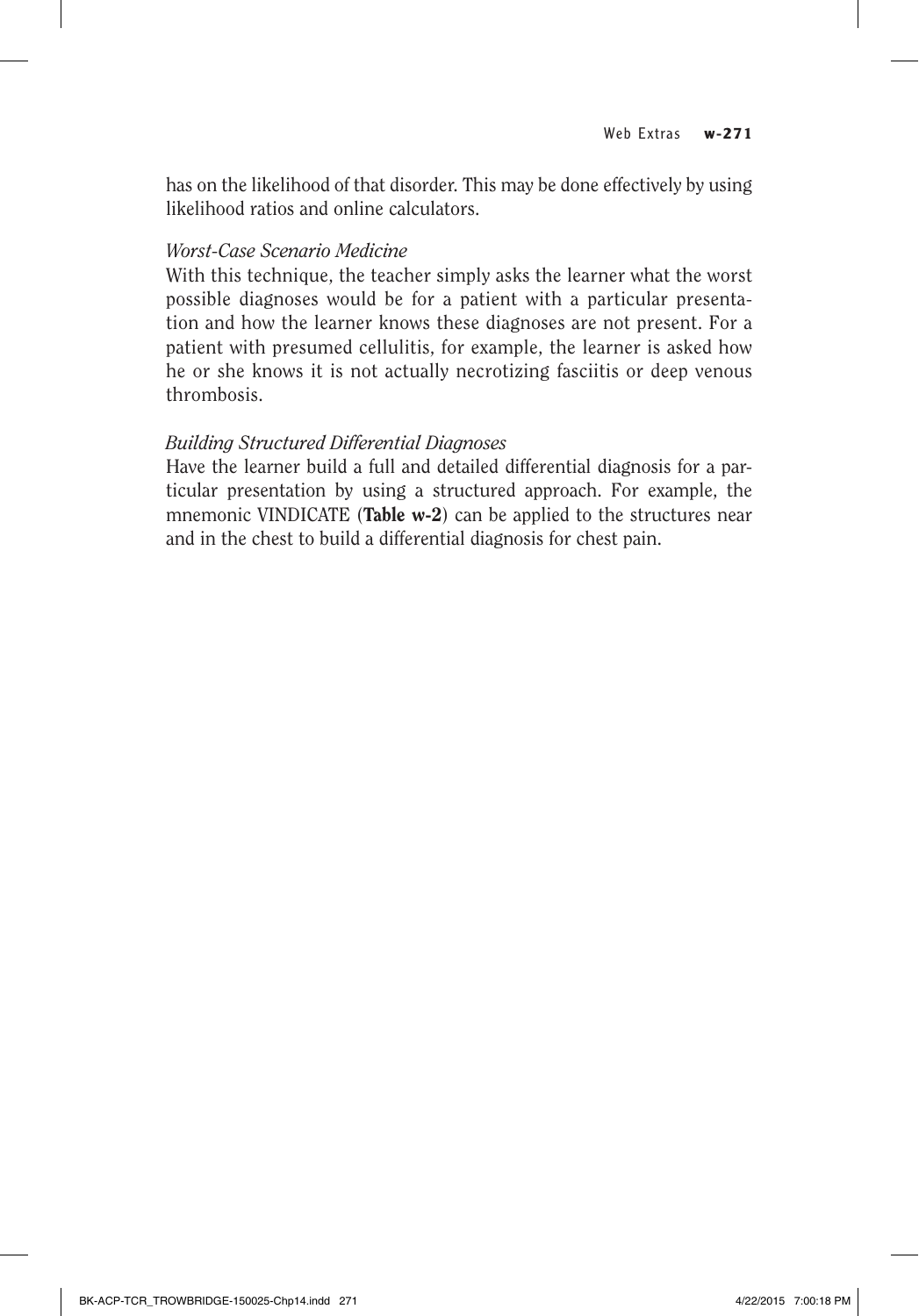| Table w-2. Differen                    | tial for Chest Pain by Using VINDICATE                                                                                                                                                                                                                                                                                                         |                                 |                      |                                   |                                                                                   |                                             |                                                               |
|----------------------------------------|------------------------------------------------------------------------------------------------------------------------------------------------------------------------------------------------------------------------------------------------------------------------------------------------------------------------------------------------|---------------------------------|----------------------|-----------------------------------|-----------------------------------------------------------------------------------|---------------------------------------------|---------------------------------------------------------------|
| VINDICATE<br>Mnemonic                  | Heart                                                                                                                                                                                                                                                                                                                                          | Lungs                           | Vessels<br>Great     | Mediastinum                       | Esophagus                                                                         | <b>System and Nerves</b><br>Musculoskeletal | Upper Abdomen                                                 |
| Vascular                               | myocardial ischemia from<br>Acute coronary syndrome<br>plaque rupture to anemia)<br>(includes all causes of                                                                                                                                                                                                                                    | hypertension<br>Pulmonary<br>EE | dissection<br>Aortic |                                   |                                                                                   |                                             |                                                               |
| Infection                              | Pericarditis<br>Myocarditis                                                                                                                                                                                                                                                                                                                    | Pneumonia<br><b>Bronchitis</b>  | Syphilis             |                                   | Esophageal ulcer<br>Cytomegalovirus<br>Candidiasis<br>infection                   | Costochondritis<br>Herpes zoster            | Peptic ulcer disease<br>Cholecystitis<br>Gastritis            |
| Neoplasm                               |                                                                                                                                                                                                                                                                                                                                                | Mesothelioma<br>Lung cancer     |                      | ung cancer<br>lymphoma<br>Hodgkin | Esophageal cancer                                                                 |                                             | Pancreatic cancer<br>Gastric cancer                           |
| Drugs                                  |                                                                                                                                                                                                                                                                                                                                                |                                 |                      |                                   | (e.g., doxycycline)<br>Pill esophagitis                                           |                                             | inflammatory drugs)<br>nonsteroidal anti-<br>Gastritis (e.g., |
| idiopathic/iatrogenic<br>Inflammatory/ |                                                                                                                                                                                                                                                                                                                                                |                                 |                      |                                   | Esophageal spasm                                                                  | Degenerative joint<br>disease               |                                                               |
| Congenital                             | Myocardial bridging                                                                                                                                                                                                                                                                                                                            |                                 | syndrome<br>Marfan   |                                   | Esophageal web                                                                    |                                             |                                                               |
| Autoimmune/allergic                    |                                                                                                                                                                                                                                                                                                                                                | Asthma                          |                      |                                   |                                                                                   |                                             |                                                               |
| Trauma/mechanical                      | Penetrating trauma<br>Contusion                                                                                                                                                                                                                                                                                                                | Pneumothorax                    |                      |                                   | Esophageal stricture<br>with food impaction<br>Gastroesophageal<br>reflux disease | Rib fracture or<br>contusion                |                                                               |
| Endocrine/metabolic/<br>environmental  |                                                                                                                                                                                                                                                                                                                                                |                                 |                      |                                   | (e.g., hydrocarbons)<br>Ingestions                                                |                                             |                                                               |
|                                        | Source/Reference: Rencic J. Twelve tips for teaching expertise in clinical reasoning. Med Teach.2011;33:887-92; Stuart E, Blankenburg B, Butani L, Johnstone N, Long M, Marsico N. Thinking<br>about thinking: coaching strategies to promote clinical reasoning. In: Council on Medical Student Education in Pediatrics. San Diego, CA; 2011. |                                 |                      |                                   |                                                                                   |                                             |                                                               |

**VINDICATE** . Ė Î. ٠i Ė × đ Ń × ÷ n:ee

BK-ACP-TCR\_TROWBRIDGE-150025-Chp14.indd 272 4/22/2015 7:00:18 PM

**w-272** Web Extras

 $\overline{\phantom{a}}$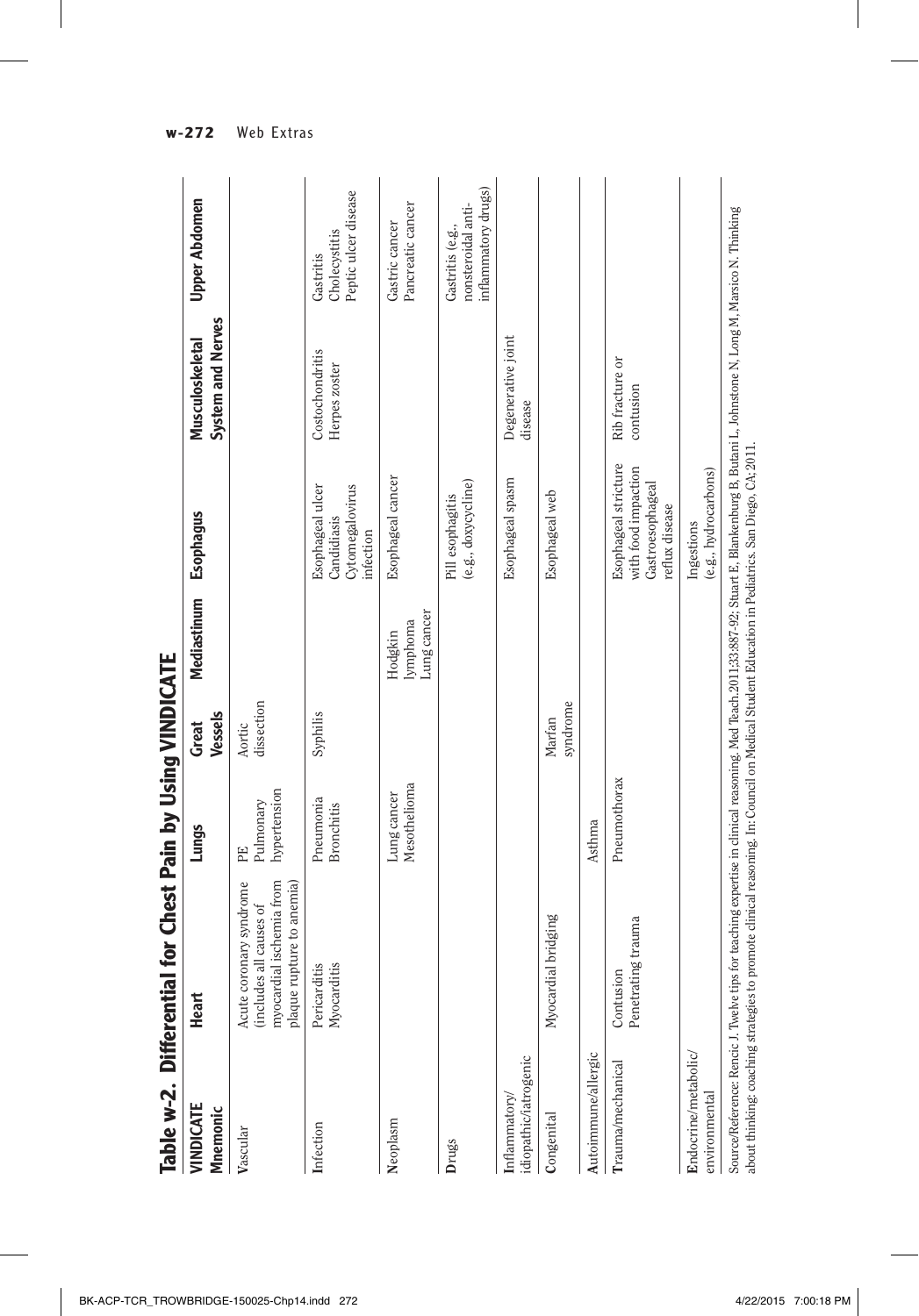# ❖ Activity: Highlighter

### Rationale

A critical skill in clinical reasoning is the ability to identify the key features of the clinical presentation. Learners may struggle with separating important information from extraneous data.

### **Overview**

The learner is provided with a written note that contains inadequate information or a large amount of distracting data. The learner is asked to identify 1) the key clinical data that is present (by highlighter) and 2) the crucial information that is missing from the note.

### **Details**

1. Write or copy a note (not written by the learner) that is overly detailed with a large amount of extraneous data or that lacks data critical for making a diagnosis.

2. Ask the learner to highlight the key data present (or cross out the extraneous data) and to suggest what further information is necessary to make a diagnosis.

3. Meet with the learner and provide specific feedback regarding his or her recommendations, providing a specific rationale for your thoughts.

### Source/Reference:

Stuart E, Blankenburg B, Butani L, Johnstone N, Long M, Marsico N. Thinking about thinking: coaching strategies to promote clinical reasoning. In: Council on Medical Student Education in Pediatrics. San Diego, CA; 2011.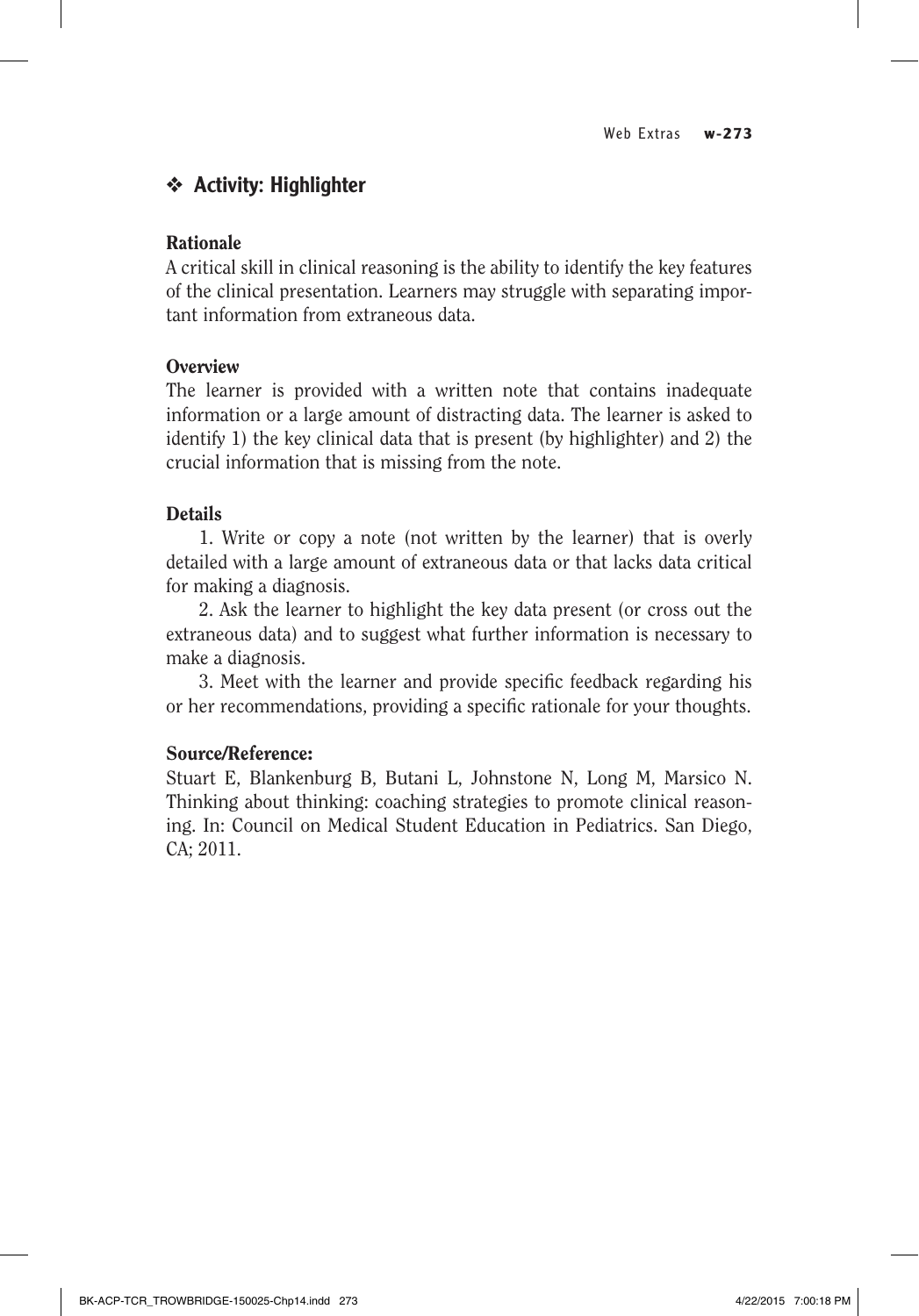#### **w-274** Web Extras

# ❖ Activity: Using the IDEA Critique Method

# Rationale

Clinical reasoning is a complex process that requires an accurate problem representation and consideration of multiple diagnoses via comparison of the patient presentation with illness scripts. Determining at which stage in the process the learner is struggling can be difficult without using a structured approach to evaluation.

# **Overview**

The learner is asked to structure clinical notes following the IDEA construct. The teacher then evaluates the notes by using the IDEA assessment tool.

# **Details**

1. The learner is asked to structure the assessment and plan of his or her notes by using the IDEA criteria. As such, the notes should include the following:

- **Interpretative summary** 
	- This 2- to 3-sentence summary of the patient's problems includes the key features (history, physical, laboratory/ imaging results) of the patient presentation. The use of semantic qualifiers should be emphasized in constructing this summary.
- Differential diagnosis with commitment to the most likely diagnosis
	- The student lists a differential diagnosis (with at least 3 possibilities) and then specifically designates 1 as the most likely.
- Explanation of reasoning in making this choice
	- This includes an explicit and specific explanation of why the learner chose the particular diagnosis as most likely as well as why the other diagnoses were discounted.
- Alternative diagnoses and explanation of reasoning as to why they were excluded
	- Each alternate diagnosis is discussed, including the rationale for discounting them as the likely diagnosis

2. The teacher then evaluates the note in real time and *with* the student present by using the IDEA Assessment Tool. The teacher provides direct and specific behavioral feedback to the learner.

# Source/Reference:

Baker E, Ledford C, Liston B. Teaching, evaluating and remediating clinical reasoning. Acad Intern Med Insight. 2010;8:12-7.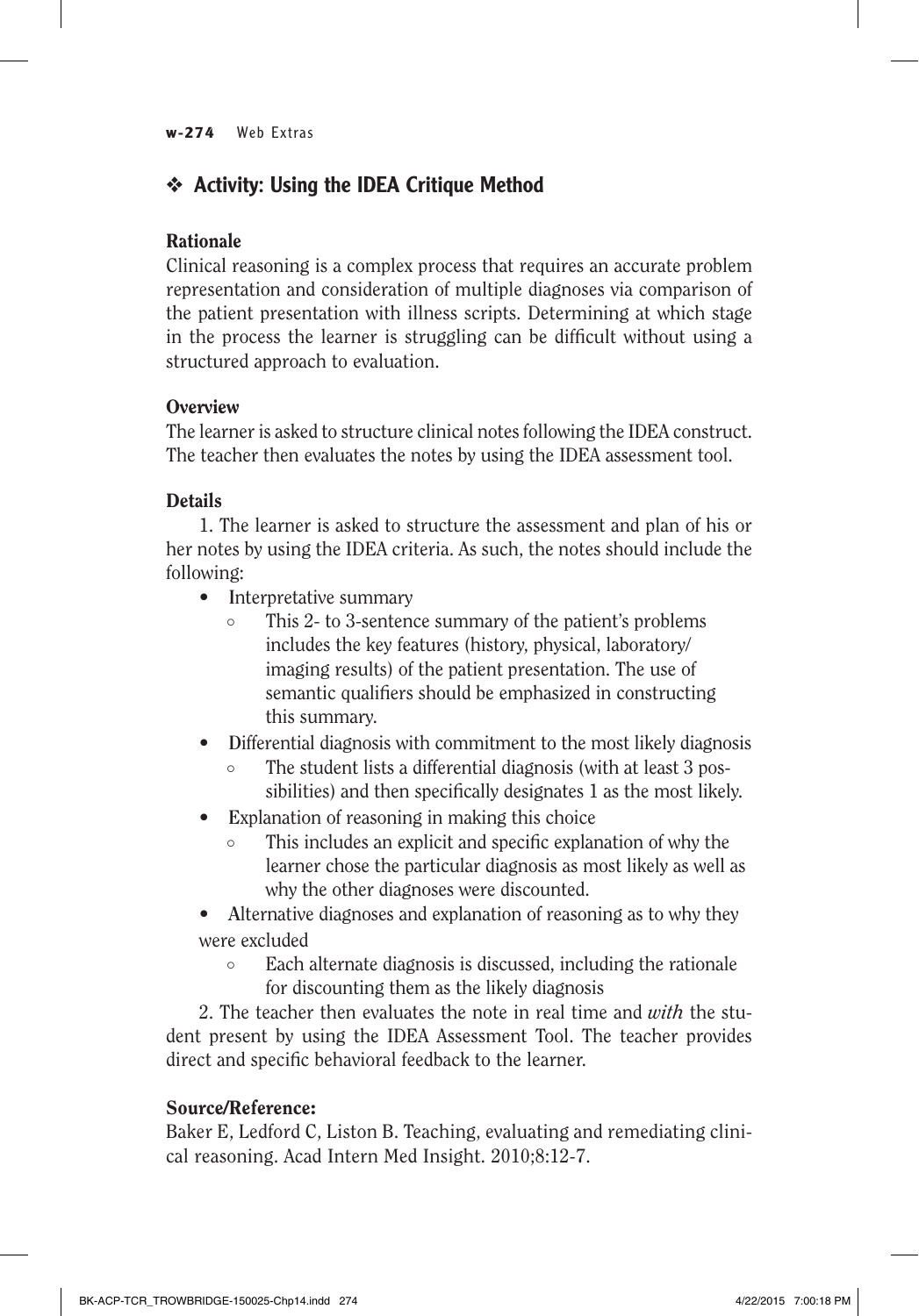# ❖ Activity: Illness Script Flash Cards

### Rationale

Specific diseases frequently have "key features," which are the common and prototypical characteristics of a disease presentation. Knowing these key features is essential to the ability to generate diagnostic hypotheses and to recognize clinical patterns. Inexperienced clinicians may be unaware of the key features of many diseases.

### **Overview**

On the basis of a presenting complaint, the learner constructs a series of flash cards. Each card contains 3 to 4 key features of the common and lifethreatening diagnosis that cause the presenting complaint.

### **Details**

1. After identification of a specific presenting complaint, discuss with the learner the diagnoses associated with this complaint that are common or life-threatening.

2. For each diagnosis, have the learner identify 3 to 4 key features of the prototypical presentation of each diagnosis. Key features may be elements of the history, physical examination, or laboratory/imaging studies.

For acute coronary syndrome, for example, the key features may be presence of risk factors, substernal chest pain radiating to the shoulders/jaw, associated diaphoresis and nausea, electrocardiographic changes (ST-segment elevation/depression), and elevated cardiac enzyme levels.

3. The learner constructs flash cards with the above information.

4. The teacher or learners may then regularly quiz each other using the flash cards.

5. Advanced: Have the learners rank the key features in terms of strength of association with the diagnosis, using likelihood ratios when available.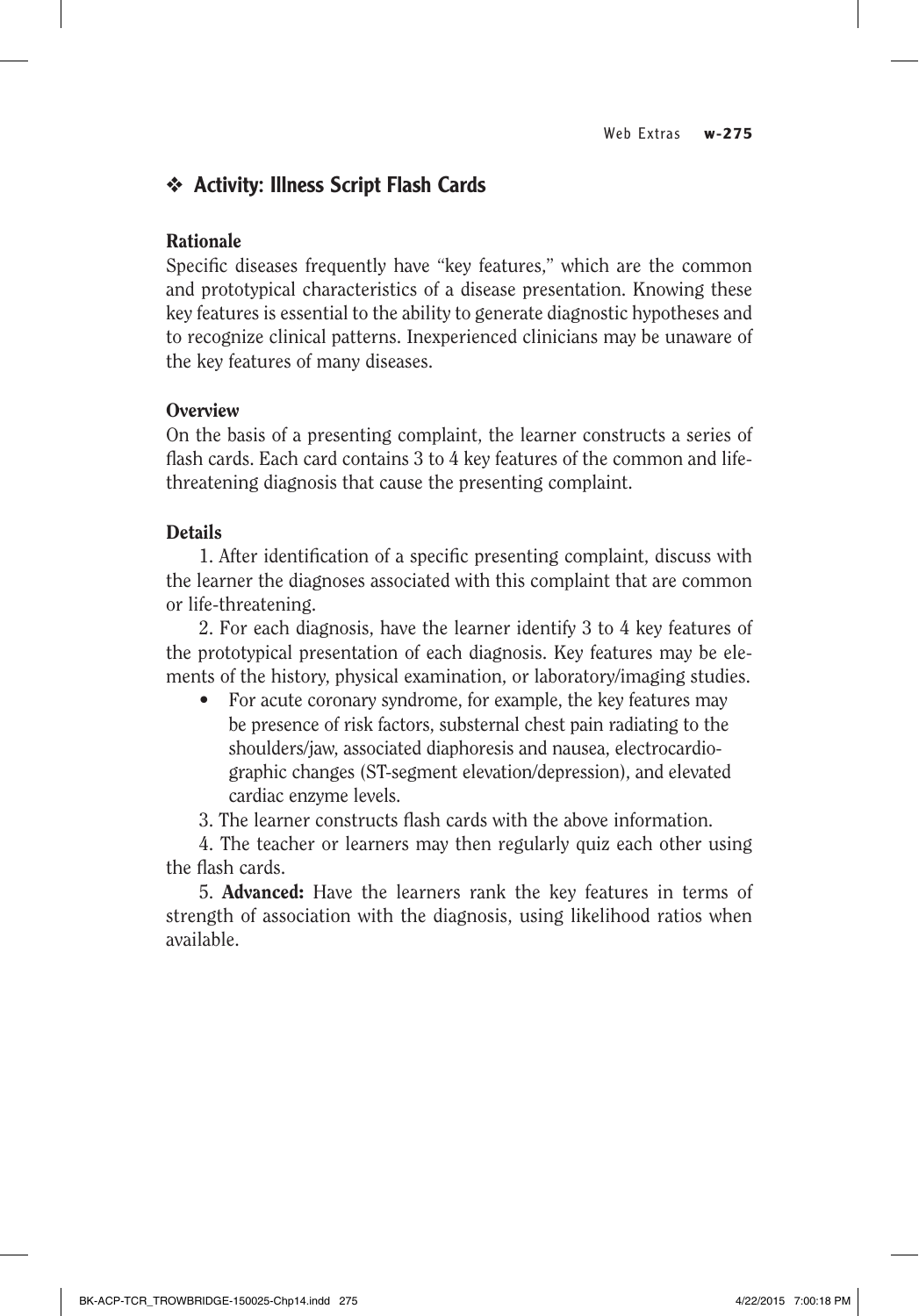#### **w-276** Web Extras

# ❖ Activity: Problem Representation

### Rationale

A skill central to the ability to make a diagnosis is the ability to recognize the key features of the clinical presentation while discounting extraneous or useless information. In addition, it is important to be able to qualify these features in terms of acuity and other core characteristics (i.e., the differential diagnosis for *acute* diarrhea is remarkably different from that of *chronic* diarrhea).

### **Overview**

A case is presented and the learners are asked to build a summary statement that contains all of the key features of the presentation (including the applicable history, physical findings, and laboratory/imaging results). Semantic qualifiers are used to further describe these key findings.

### **Details**

1. A patient case is presented to an individual learner or a group of learners in sequential chunks (history, then physical examination, then laboratory/imaging results).

2. After each chunk, the learner is asked to construct a summary statement of the key features of the presentation.

3. The summary statement should include only features that are pertinent to the case and furthermore should include the appropriate semantic qualifiers.

- Examples of semantic qualifiers include the following:
	- Acute
	- Subacute
	- Chronic
	- Progressive
	- Intermittent
	- Sudden
	- Gradual

4. Before the providing the next chunk of information, the attending physician critiques the summary statement, pointing out features that may have been over- or underemphasized.

5. The next chunk of information is then provided and the previously constructed summary statement is modified on the basis of the newly available information. The teacher then critiques the new summary statement.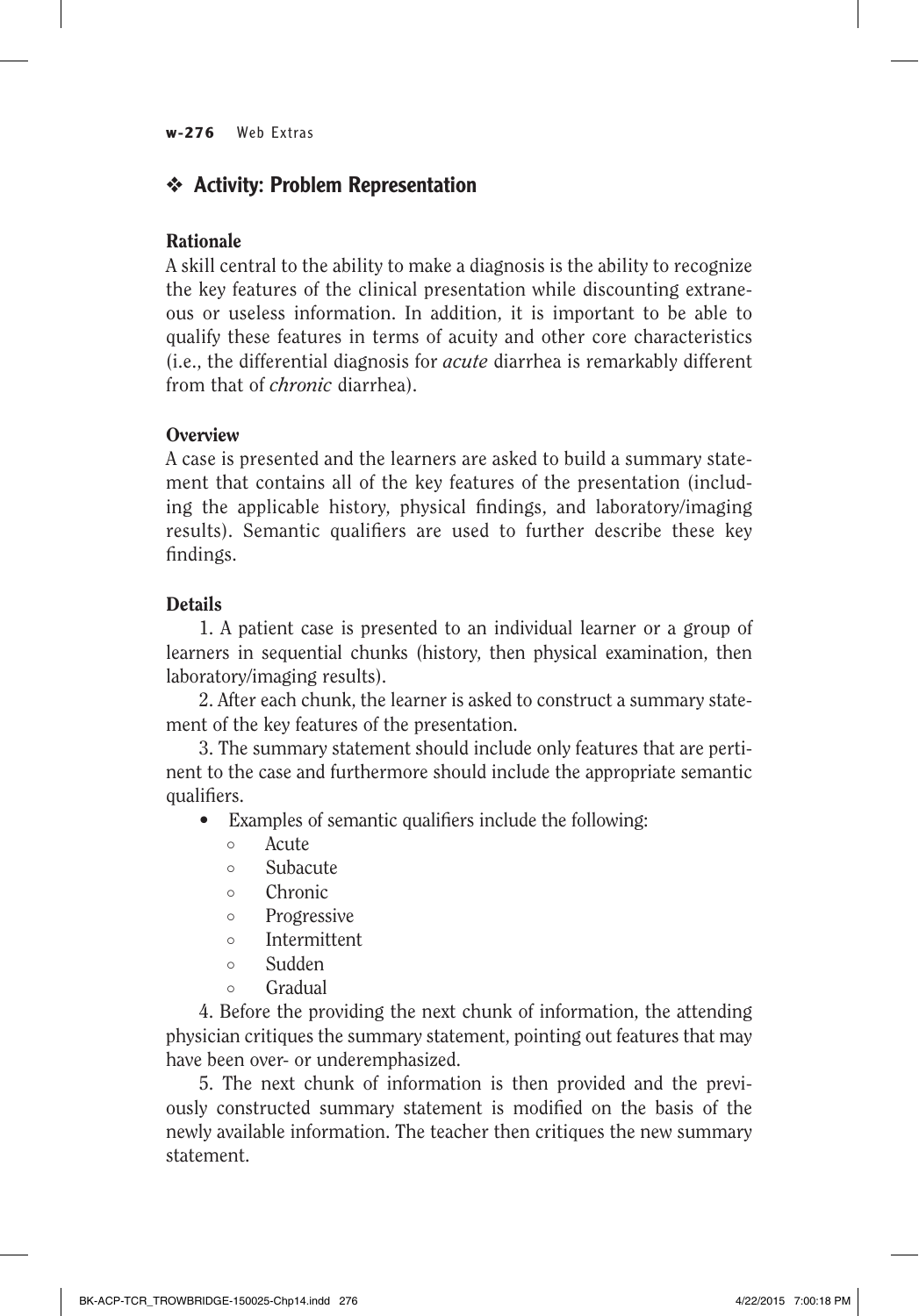### Alternative Activity

The attending physician models the approach to problem representation and provides the learner with his or her own summary statement and problem representation at various points during the presentation.

### Source/Reference:

Bowen JL. Educational strategies to promote clinical diagnostic reasoning. N Engl J Med. 2006;355:2217-25; Stuart E, Blankenburg B, Butani L, Johnstone N, Long M, Marsico N. Thinking about thinking: coaching strategies to promote clinical reasoning. In: Council on Medical Student Education in Pediatrics. San Diego, CA; 2011.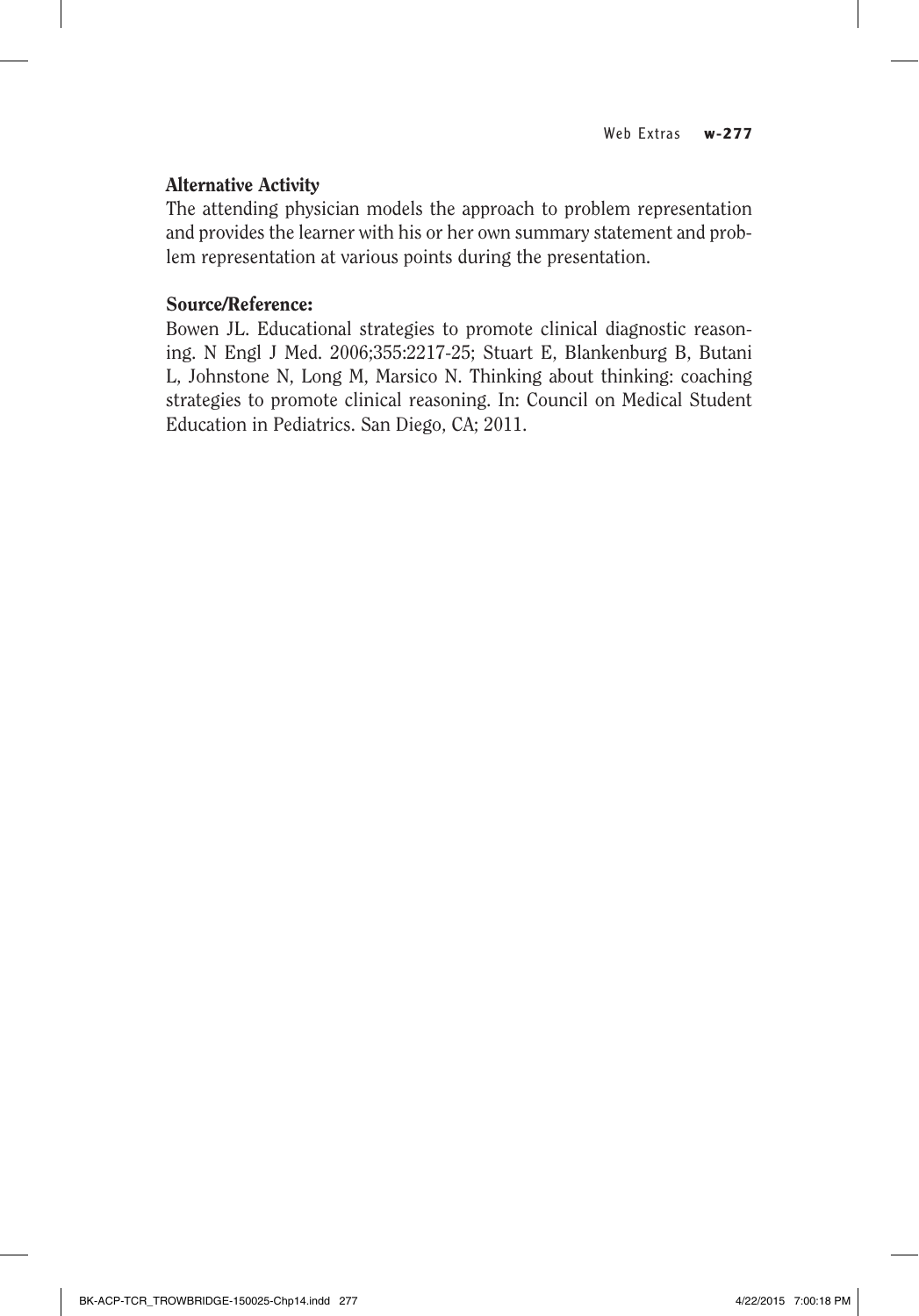# ❖ Activity: Reason Aloud Technique (Learner)

### Rationale

It is often difficult to discern the exact clinical reasoning of a learner, even when the correct answer is achieved. This activity serves to lay bare the learner's clinical reasoning processes.

### **Overview**

As the learner hears a case that is unknown to him or her, the teacher asks the learner how each piece of clinical information affects the differential diagnosis. In doing so, the teacher can evaluate the learner in terms of ability to appropriately generate and refine hypotheses at the bedside.

### Details

1. This activity may be done at the bedside or in the conference room. If it is to be done at the bedside, select patients carefully, including only those who are not likely to be disturbed by a discussion of all of the diagnostic possibilities (including those unlikely in that particular patient).

2. Tell the learner you will be interrupting frequently to discuss the case.

3. Present a case in which the diagnosis is unknown to the learner. If more than 1 learner is present, your questions can be directed to a learner who is not presenting the case and does not know the diagnosis.

4. As the learner hears each sequential bit of information, ask the learner how the new data affects the likelihood of the diagnoses under active consideration at that time (most clinicians have only 3 to 4 potential diagnoses in their mind at a time).

5. The questions can come with even the most minimal amount of information (i.e., where the pain radiates or an element of the medical history).

6. Point out when a piece of information should prompt the learner to generate a new hypothesis (e.g., the presence of chest pain radiating to the back raises the possibility of aortic dissection).

7. The process may continue throughout the clinical examination. Ask the learner how the findings on physical examination or laboratory/ imaging affect the likelihood of the diagnoses under active consideration.

8. Mention specifically when the threshold to treat is reached (this occurs when the likelihood of disease is high enough that no further testing is necessary and treatment is initiated, if appropriate).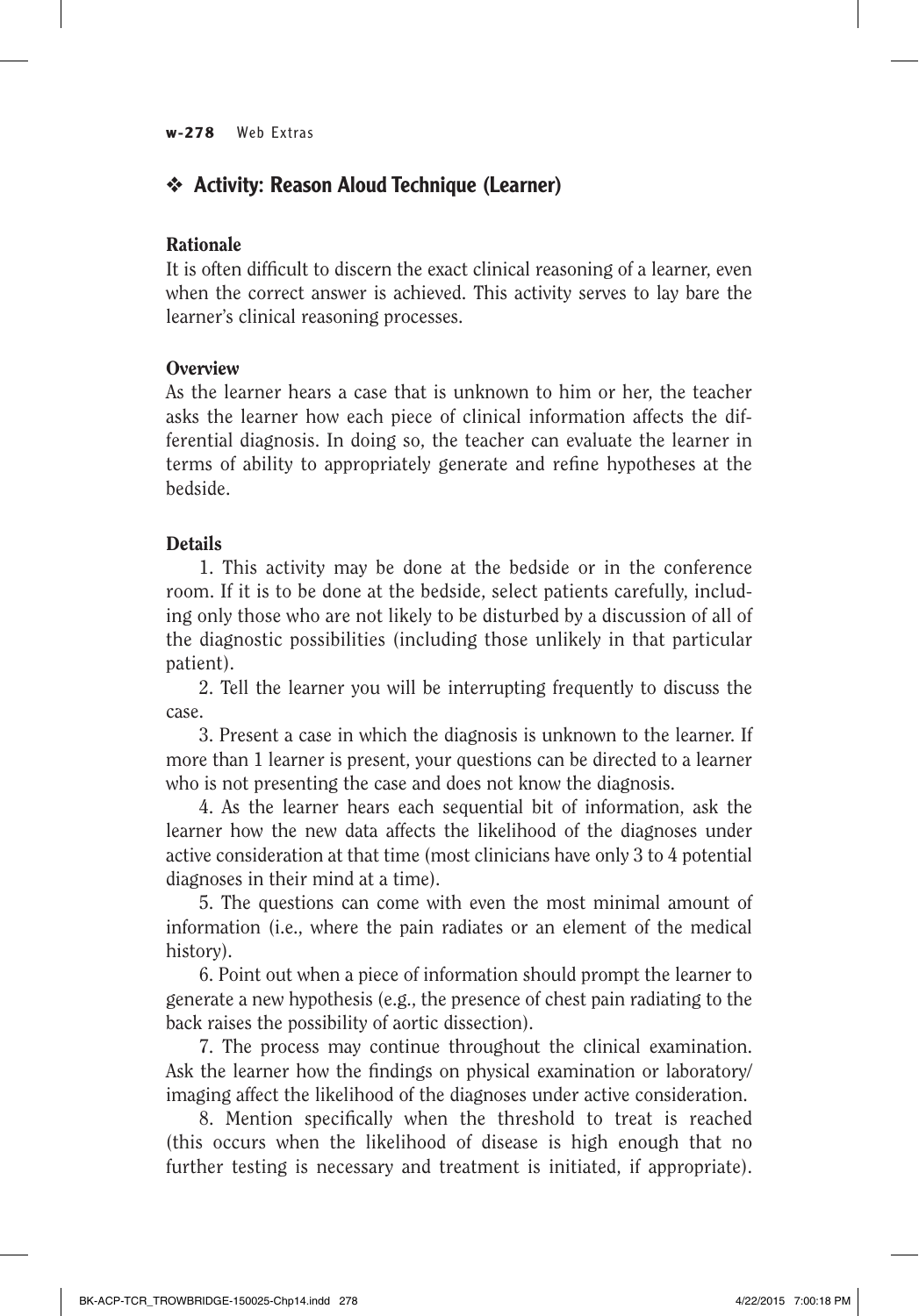Mention that this threshold will be high when the treatment is associated with substantial risk but may be lower if further testing itself is associated with risk.

### Source/Reference:

Bowen JL. Educational strategies to promote clinical diagnostic reasoning. N Engl J Med. 2006;355:2217-25.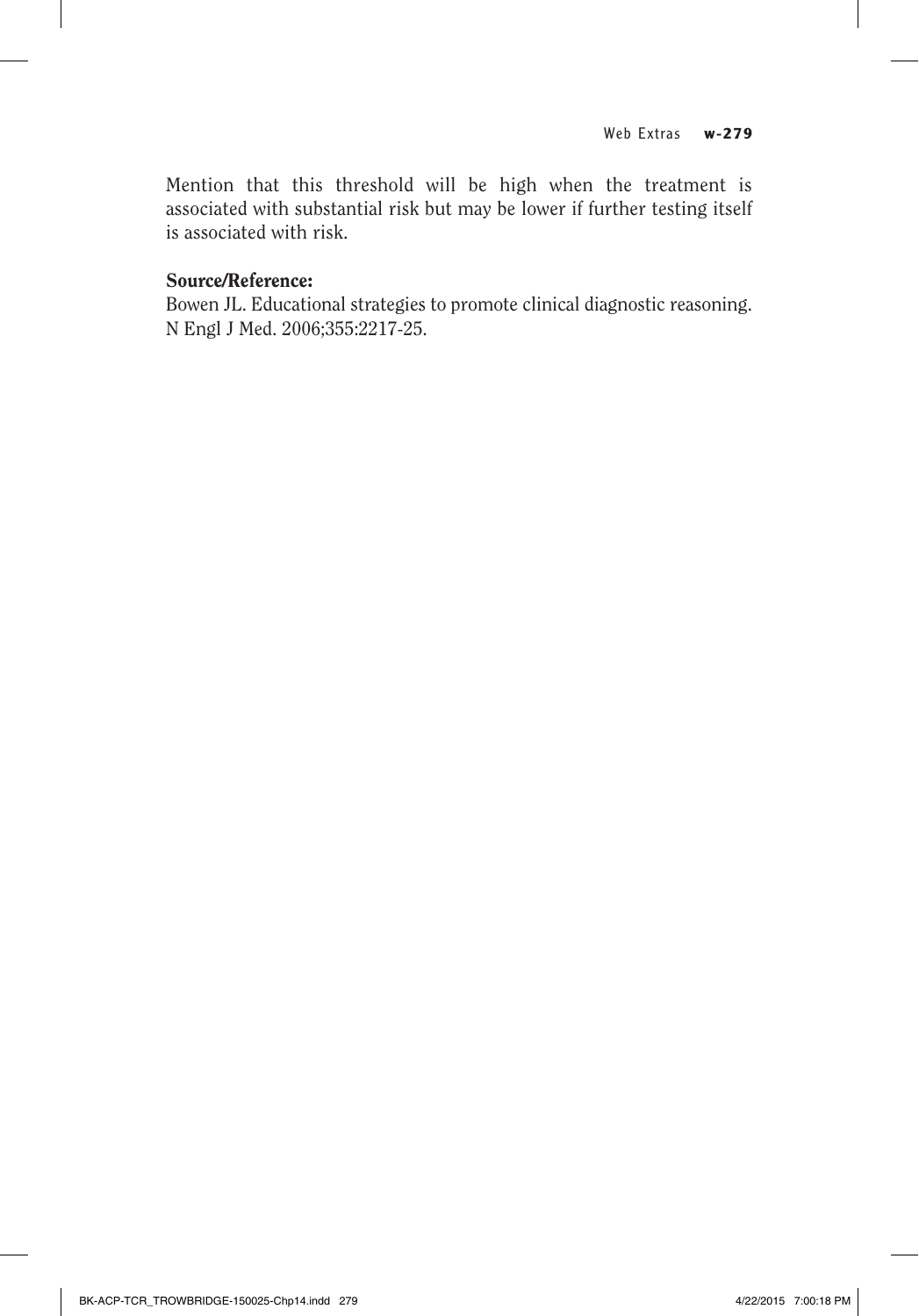#### **w-280** Web Extras

# ❖ Activity: Reason Aloud Technique (Teacher)

### Rationale

Learners are often unclear as to the rationale behind many diagnostic decisions made by experienced clinicians. This activity demystifies the diagnostic process by increasing the transparency of clinical thought.

### **Overview**

As the learner presents a case that is unknown to the teacher, the teacher comments on how each "chunk" of additional information affects his or her differential diagnosis. The clinical process is thus laid bare as the teacher demonstrates how the diagnostic process unfolds in his or her mind, while also showing the pieces of information critical to the process for that specific presentation.

### **Details**

1. This activity may be done at the bedside or in the conference room. If it is to be done at the bedside, select patients carefully, including only those who are not likely to be disturbed by a discussion of all the diagnostic possibilities (including those unlikely in that particular patient).

2. Tell the learner you will be interrupting frequently to discuss the case.

3. Have the learner present a case in which the diagnosis is unknown to you, the teacher.

4. As the learner presents each sequential bit of information, mention how the new data affects the likelihood of the diagnoses that you have under active consideration at that time (most clinicians have only 3 or 4 potential diagnoses in their mind at a time).

5. Your comments can come with even the most minimal amount of marginal information (i.e., where the pain radiates or an element of the medical history).

6. Be sure to mention when a piece of information prompts you to generate a new hypothesis (e.g., the presence of chest pain radiating to the back raises the possibility of aortic dissection).

7. The process may continue throughout the clinical examination. Again, ask how the findings on physical examination or laboratory/imaging affect the likelihood of the diagnoses under active consideration.

8. Mention specifically when the threshold to treat is reached (this occurs when the likelihood of disease is high enough that no further testing is necessary and treatment is initiated, if appropriate). Mention that this threshold will be high when the treatment is associated with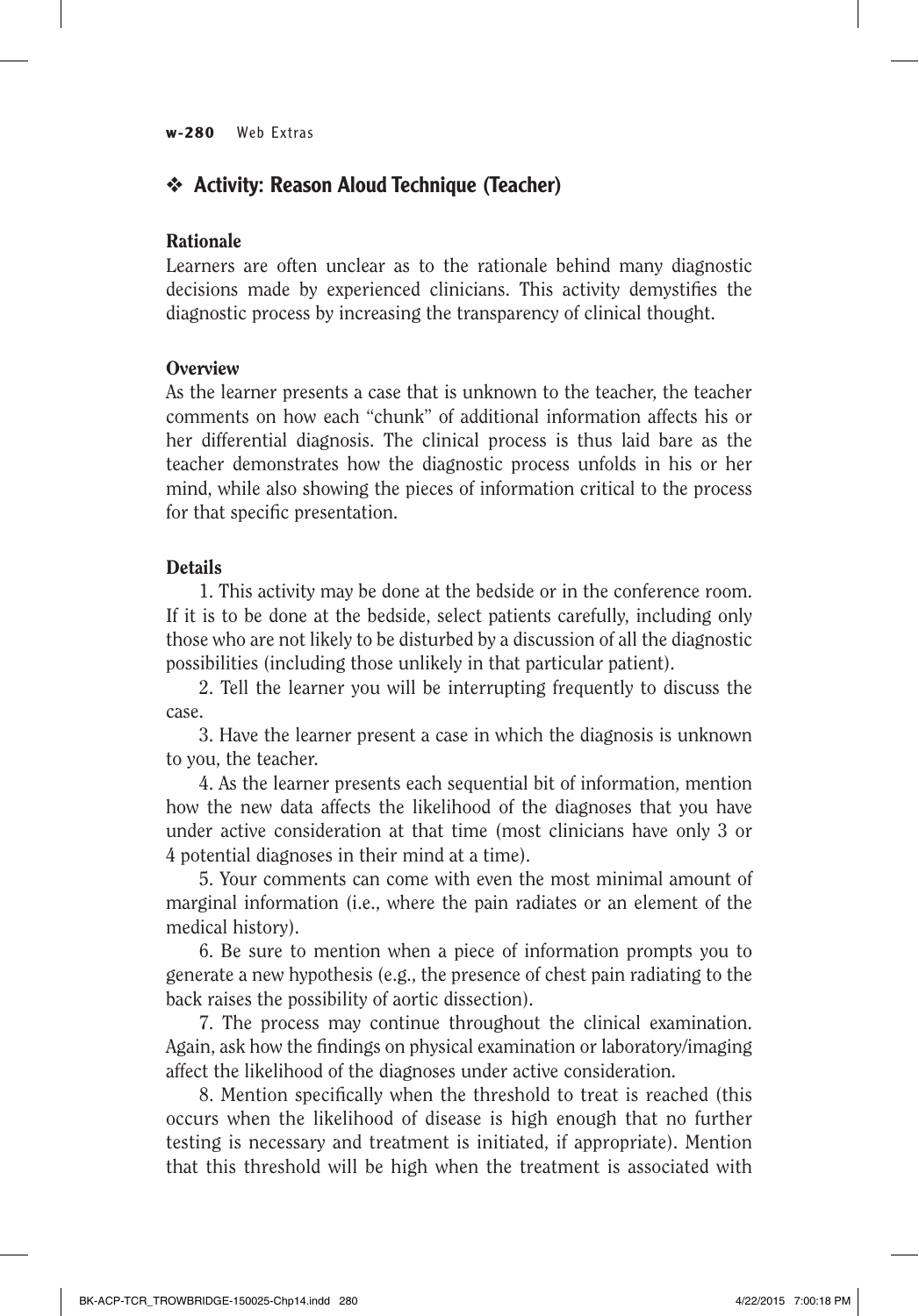substantial risk but may be lower if further testing itself is associated with risk.

### Source/Reference:

Bowen JL. Educational strategies to promote clinical diagnostic reasoning. N Engl J Med. 2006;355:2217-25.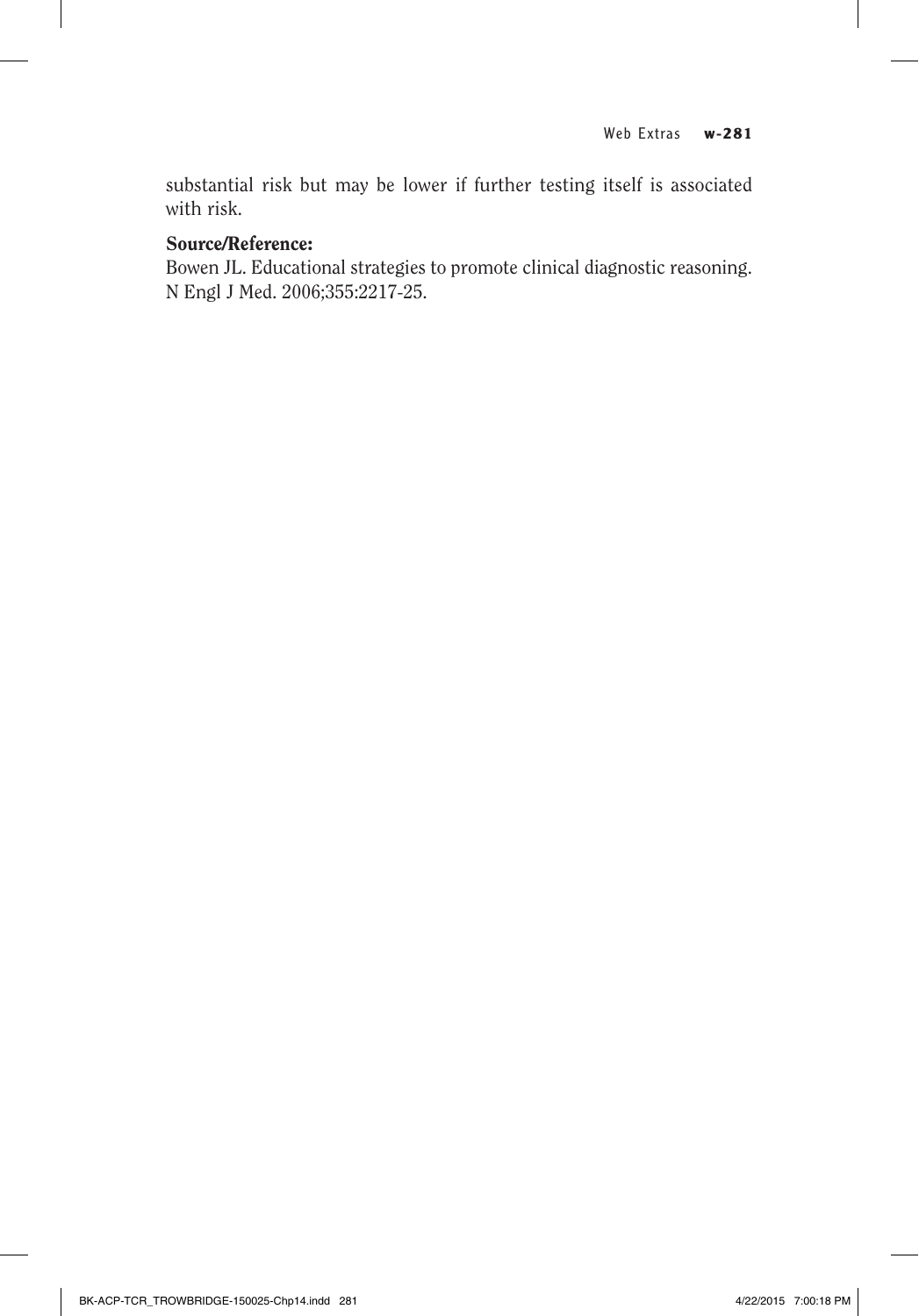#### **w-282** Web Extras

# ❖ Activity: Symptom-based Reading

# Rationale

Learners are more reliably able to access information that is mentally stored in their memory in a structure that reflects how it is actually used in the clinical setting. Patients present with symptoms and not diseases, and learning in a symptom-based manner more closely approximates the actual clinical reasoning process.

### **Overview**

Assign the learner to read about the presentation of a specific symptom or physical finding rather than a specific disease. In doing so, have the learner identify the diseases and conditions that are associated with that symptom or sign and are common or life-threatening.

# **Details**

1. Direct the student to a specific reading assignment regarding a clinical finding (symptom, physical finding, or presentation) in a symptomoriented resource.

- Examples include:
	- *Symptom to Diagnosis: An Evidence Based Guide*
	- Symptom-based text chapters (e.g., in *Current Medical Diagnosis & Treatment* and *Cecil's Essentials of Medicine*)

2. Have the student return with 2 written lists of diagnoses and conditions associated with the sentinel finding: 1 for common disorders and 1 for life-threatening ones.

3. Optional: Have the student list at least 2 other key features of the diseases on the list that will help him or her differentiate among the various entities on the list.

- For example, for common causes of chronic cough, the student may return with the following list, with other key features in parentheses:
	- Postnasal drip (nasal congestion, seasonal variation)
	- Gastroesophageal reflux disease (substernal burning worse when supine)
	- Asthma (wheezing, dyspnea)

### Source/Reference:

Bowen JL. Educational strategies to promote clinical diagnostic reasoning. N Engl J Med. 2006;355:2217-25; Eva KW. What every teacher needs to know about clinical reasoning. Med Educ. 2005;39:98-106.